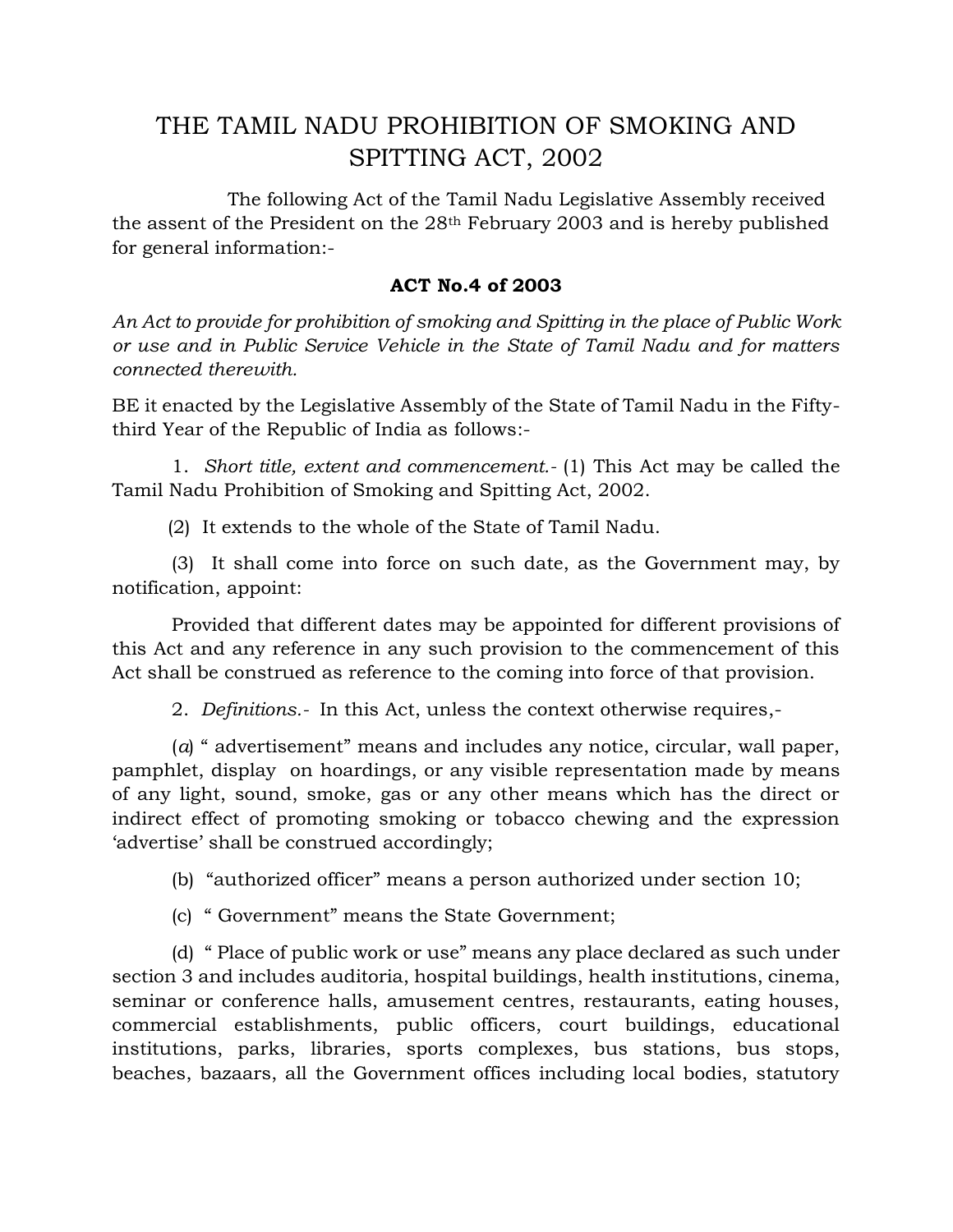bodies, co-operative institutions and religious places and the like which are visited by general public: but does not include any open place;

 (e) " Public service vehicle" means a vehicle as defined under clause (35) of Section 2 of the Motor Vehicles Act, 1988 ( Central Act 59 of 1988);

 (f) " religious place" means a temple, church, mosque, mutt or a place by whatever designation known, used as a place of public religious worship;

(g)"smoking" means smoking of tobacco in the form of cigarette, cigar, beedi or otherwise with the aid of pipe, wrapper or any other instrument;

 (h) "spitting" means voluntary ejection of saliva from the mouth after chewing tobacco, pan-masala, gutka, betal leaf with arecanut in any form or any tobacco product or products containing tobacco or ejection of mucus from the nose after inhaling snuff.

 3. *Declaration of places of public work or use.-* The Government may by notification, declare any place of public work or use in the State of Tamil Nadu to be a place for the purpose of this Act.

4. *Prohibition of smoking and spitting in place of public work or use.-* 

No person shall smoke or spit in any place of public work or use.

5. *Prohibition of smoking and spitting in public service vehicle.-*

Subject to the provisions of the Motor Vehicles Act, 1988 ( Central Act 59 of 1988). No person shall smoke or spit in any public service vehicle.

## 6. *Prohibition of advertisement of smoking and chewing.\_*

Notwithstanding anything contained in any other law for the time being in force, no person shall advertise or cause to advertise in any place of public work or use and on any public service vehicle any material which may directly or indirectly promote smoking or chewing of tobacco, pan-masala or gutka or any tobacco product or products containing tobacco even if classified as by any other name.

 7. *Prohibition of storage, sale and distribution of cigarettes, etc.-* No person shall himself or by any person on his behalf, store, sell or distribute cigarettes, beedies, cigar, supari with tobacco, Zarda, snuff, or any other smoking or chewing substance or substances containing tobacco within an area of one hundred metres around any college, school or other educational institutions.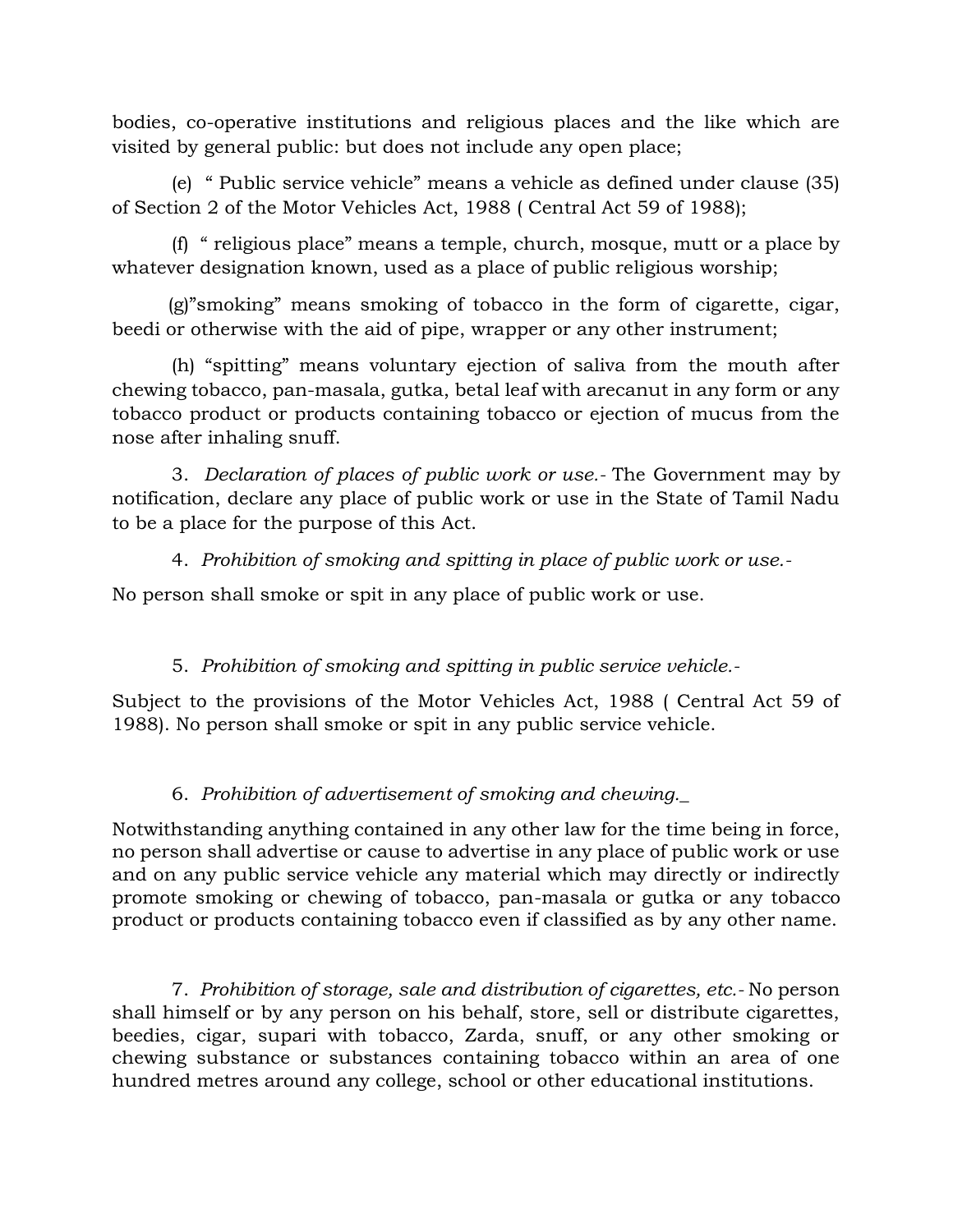8. *Display and exhibition of board.-* Every person incharge of place of public work or use shall display an exhibit a board at a conspicuous place in or outside the place prominently stating that the place is a " No Smoking and No Spitting place" and that " Smoking or Spitting is an Offence".

9. *Penalties.-* Any person, who contravenes the provisions of.—

 (i) Sections 4, 5, or 8 shall be punishable with fine which it may extend to one hundred rupees and in the case of second or subsequent offence, shall be punishable with a minimum fine of two hundred rupees, but which may extend to five hundred rupees;

 (ii) section 6 or 7 shall be punishable with fine which may extend to five hundred rupees and in case of second or subsequent offence, shall be punishable with imprisonment which may extend to three months, or with a minimum fine of five hundred rupees, but which may extend to one thousand rupees, or with both.

 10. *Power of Government to authorize any person to act under this Act.-*  The Government may, by notification, authorize one or more persons who shall be competent to act under this Act.

 11. *Person authorized under section 10 to be a public servant.-* Every person authorized under section 10 shall be deemed to be a public servant within the meaning of section 21 of the Indian Penal Code ( Central Act XLV of 1860).

 12. *Power to eject violators*. – Any authorized officer or any police officer, not below the rank of a Sub-Inspector, may eject any person who contravenes any of the provisions of this Act, from the place of public work or use, and any driver or conductor of a public service vehicle may eject any person who contravenes any of the provisions of this Act in the public service vehicles, from the public service vehicle.

 13. *Cognizance of offences.-* No court shall take cognizance of any offence under this Act except on a compliant in writing of an authorized officer with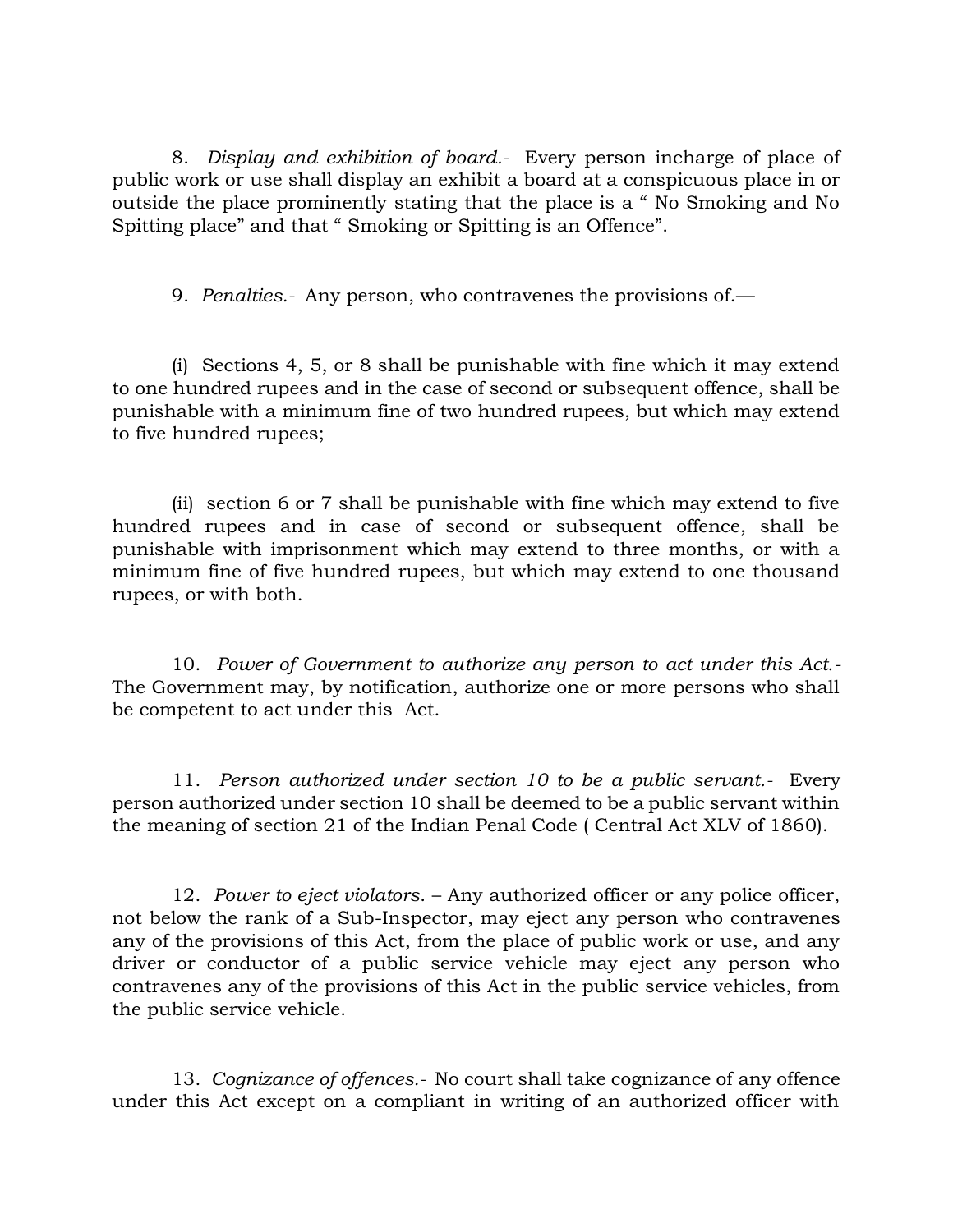respect to offences under sections 4, 5 and 8 and on a report in writing of a police officer, not below the rank of Sub-Inspector, with respect to the offences under sections 6 and 7.

 14. *Offences under this Act to be tried summarily.-* All offences under this Act shall be tried summarily in the manner provided for summary trial under the Code of Criminal Procedure, 1973 ( Central Act 2 of 1974).

 15. *Delegation of power.-* The Government may, by notification, direct that any power exercisable by them under this Act, except the power to make rules under section 18, may also be exercised by such officer as may be mentioned therein subject to such conditions, if any as may be specified therein.

 16. *Compounding of offences.-* The Government or any person authorized by them by general or special order in this behalf, may either before or after the institution of the proceedings compound any offences punishable by or under this Act.

 17. *Offences by companies.- (1)* Where an offence under this Act has been committed by a company, every person who at the time the offence was committed, was incharge of and was responsible to, the company for the conduct of the business of the company, as well as the company, shall be deemed to be guilty of the offence and shall be liable to be proceeded against and punished accordingly:

 Provided that nothing contained in this sub-section shall render any such person liable to any punishment, if he proves that the offence was committed without his knowledge or that he had exercised all due diligence to prevent the commission of such offence.

 (2) Notwithstanding anything contained in sub-section (1) where any offence under this Act has been committed by a company and it is proved that the offence has been committed with the consent or connivance of, or is attributable to any neglect on the part of, any director, manager, secretary or other officer of the company, such director, manager, secretary or other officer shall be proceeded against and punished accordingly.

*Explanation*.- For the purposes of this section,-